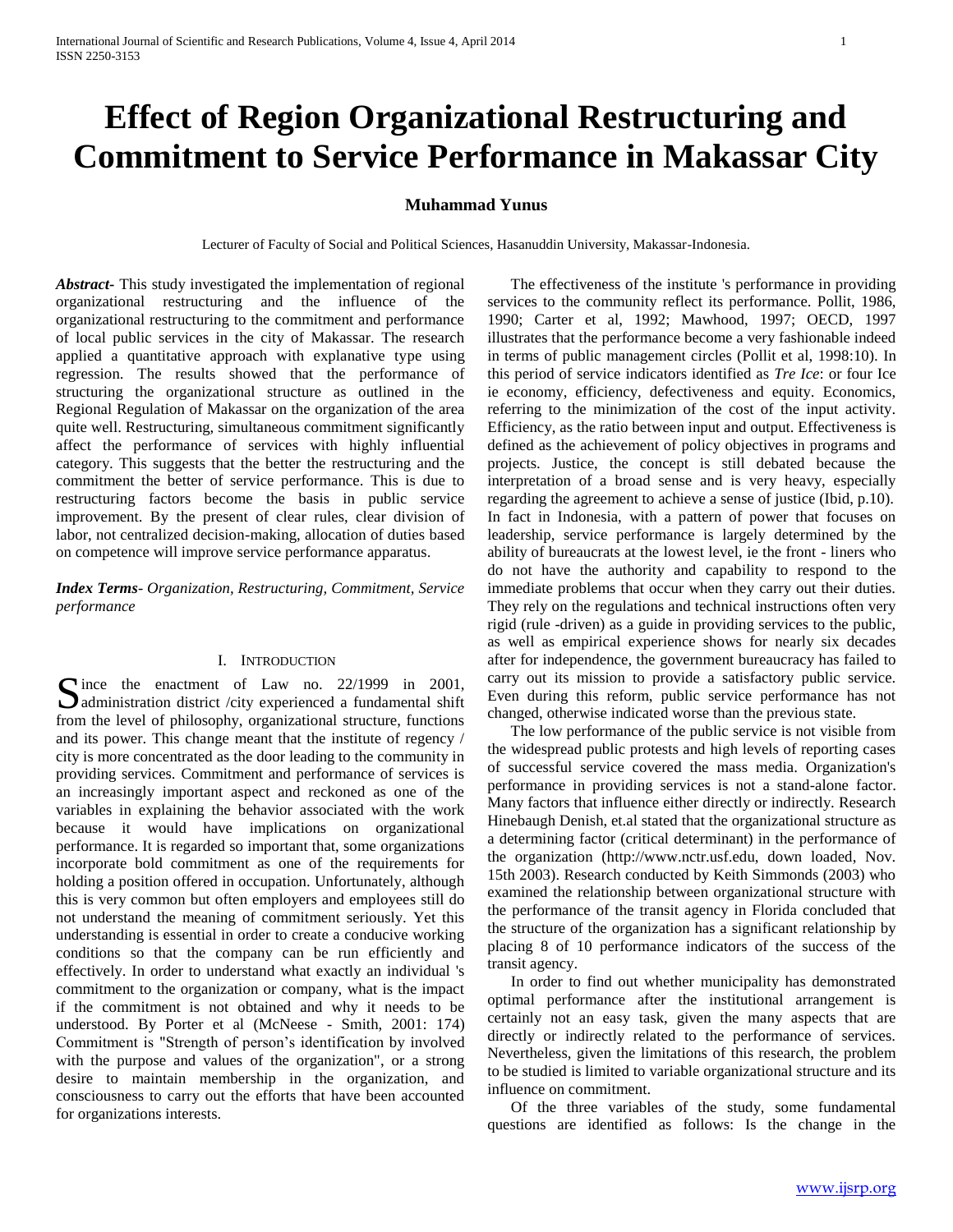institutional structure of the District/Municipal give significant meaning to the commitment and service performance.

 According to Cohen, bureaucratic reform can be explained by the structural approach, while Lee saw it from the aspect of behavior (Turner and Hulme ,1997:6 - 7). Each approach has its weaknesses and strengths. Structural approach weaknesses lies in the static nature of the organization dogmas. Meanwhile, the disadvantage for receiving a stream of behavioral traits common in organizational behavior theory without being able to operationalize this behavior into the organization, as stated by Pye in Leemans (..., 243) ' strangely enough, the overwhelming burden of behavioral studies or institutions and organization has been in trying to explain how the individual adapt his behavior when he joins or acts within an established institution and we have done almost nothing on the problem of how behavior can create (or change) an institution in the first instance".

 In behavioral term, changes in behavior are likely to be individual and in small groups, not in the broad context by looking at the organization as a holistic entity. So it can be said to be a micro level. Meanwhile, the structuralism approach see the organization in a macro perspective, the organization as a whole to look at all aspects relating to each other in the organization at both the organizational level below it, or at the same level, and the vertical organization. However, in the renewal of the bureaucracy, both approaches are complementary. Structural approach will succeed if accompanied by efforts to influence the behavior of the members and groups within the organization , as it becomes focus of the behavioral approach. Khan illustrated bureaucratic reform as changes in bureaucratic practices, behavior, and structure. Turner and Hulme mentioned as bureaucratic updates include updates in the structure, functions, processes, and administrative procedures (1997:106). By Thoha (1998 : 117-119 ) bureaucratic reform includes three things: (1) leadership, (2) institutional, and (3) the system of public administration.

#### II. ORGANIZATIONAL CHANGES

 Internal and external environment changes very rapidly causing the organization to be well-adjusted self-organization. Change or die (Clarke, 1999:1) is challenging the premise that all actors in order to master organizational change, anticipate and take strategic action if his organization would survive. In this case Arun Maria, Peter Scott and Morgan (1997) offers organizations that have high levels of acceleration (accelerating organization), the organization that is skilled and nimble to change with proper vision. Pasmore (1994 ) described it as a flexible organization with a focus on the individual flexibility, the flexibility of technology, work flexibility, versatility and flexibility of thought leadership.

 The meant of change management refers to the alignment of the four principal components of the organization, ie strategy, structure, systems, and processes of the organization as stated by Whalter (1997) is the process of aligning the organization with people and culture change in business strategy, organizational structure, systems, and properly executed process. While Berger and Sikora (1994:7) defines it as a process alignment an ongoing organization with its market and continues to do so with a more responsive than its competitors. Alignment is defined as the continuous synchronization of the four basic key management levers, namely: strategy, structure, culture, and incentives.

 Broadly speaking, there are two main aspects that must be considered in the practice of change management ie the human aspect and the outside of human aspect. Galpin (1996) describes two aspects of change management as that outside the human aspect (the hard side) which include improved operational procedures, restructuring, manufacturing processes, quality management, financial processes and administrative efficiency. While the human aspect (soft side) is set the need for change, developing a vision of where changes should be directed, establishing a team infrastructure changes, integrating organizational culture with recommended changes, develop leadership qualities change, formulate specific goals, devise effective tool for change, collate feedback mechanism and to develop compensation system.

#### III. ORGANIZATIONAL COMMITMENT

 Organizational commitment is an increasingly important aspect and reckoned as one of the variables in explaining the behavior associated with the job because it would have implications on organizational performance. So important that, to the extent that some organizations incorporate bold commitment as one of the requirements for holding a position / positions offered in work. Unfortunately, although this is very common but not uncommon employers and employees still do not understand the meaning of commitment seriously. Yet this understanding is essential in order to create a conducive working conditions so that the company can be run efficiently and effectively. In order to understand what exactly an individual 's commitment to the organization / company, what is the impact if the commitment is not obtained and why it needs to be understood.

 The definition of organizational commitment by Porter et al (McNeese - Smith, 2001: 174 ) is "Strength is involved in the identification of a person with the purpose and values of the organization". Organizational commitment can also be interpreted as a strong desire to maintain membership in the organization, and consciousness to carry out the efforts that have been taken into account for the benefit of organization. Arnold et al., (Bartlett, 2001 : 336) argues that organizational commitment shows" the power of love and affection in which he was one of the organization's work". Organizational commitment consists of the elements: loyalty to the organization, commitment to the work group, supervisor, job, career and employee unions. Organizational commitment reflects the dedication and loyalty to the organization.

 Porter (Mowday., et al., 1982:27) defines organizational commitment as the relative strength of an individual identifying himself into the part of the organization's involvement. It can be characterized by three things:

1. Acceptance of the values and goals of the organization.

 2. Readiness and willingness to strive in earnest on behalf of the organization.

 3. The desire to maintain membership in the organization (being part of the organization).

 Meanwhile, Richard M. Steers defines organizational commitment as a sense of identification (confidence in the values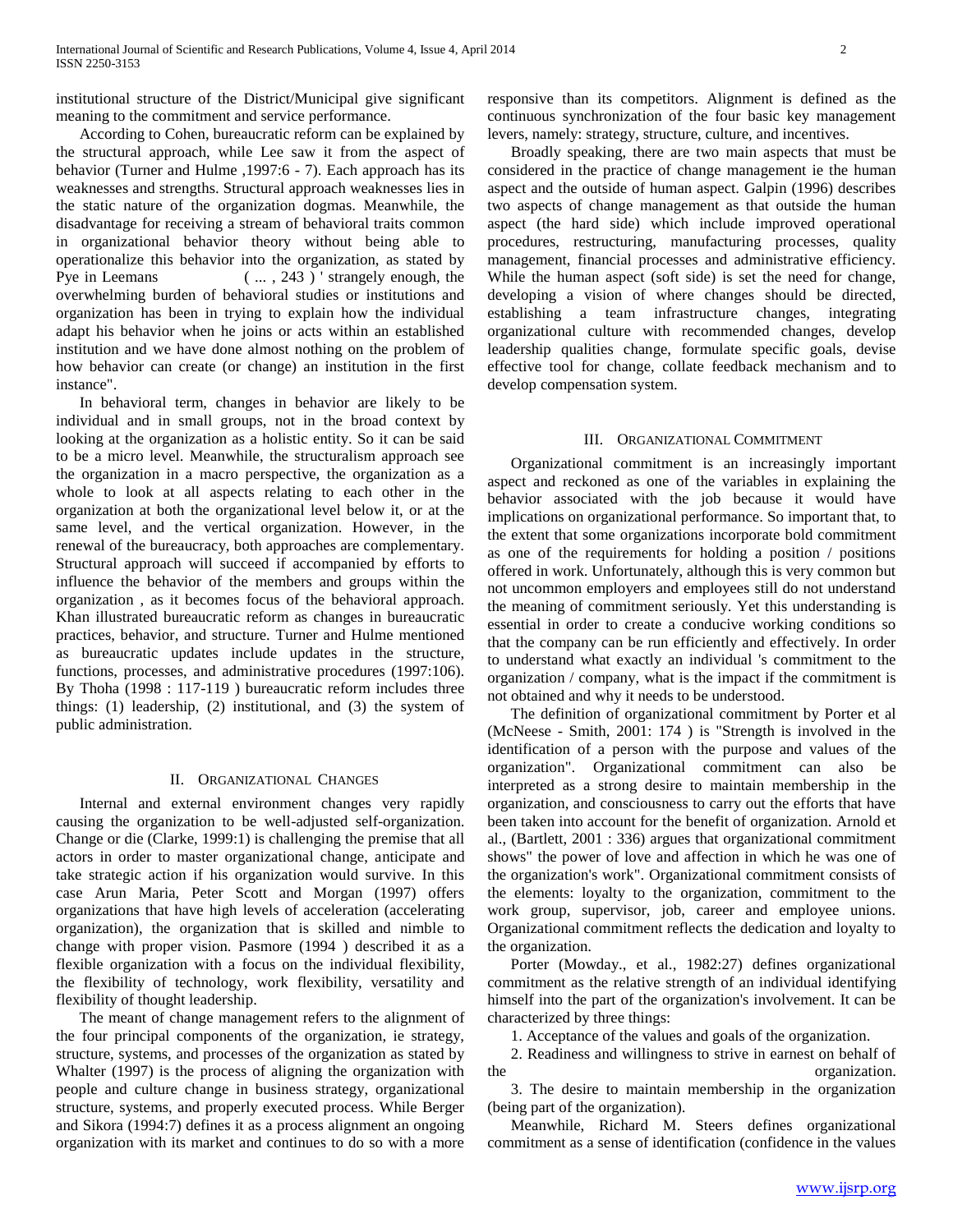of the organization), involvement (willingness to try my best in the interests of the organization) and loyalty (the desire to remain a member of the organization concerned) is expressed by an employee of the organization. Steers believes that organizational commitment is a condition in which the employees are very interested in the goals, values, and goals of the organization. Commitment to the organization means more than just a formal membership, because it includes organizations like the attitude and willingness to seek a high level of effort for the organization for the achievement of goals. Based on this definition, the elements included organizational commitment of loyalty to the organization, involvement in work, and identification of value organizational goals.

 Briefly on some of the core definition of organizational commitment above some experts have almost the same emphasis on the individual (employee) to identify themselves with the values, rules, and goals of the organization. In addition, organizational commitment as it implies something more than mere passive loyalty to the organization, in other words implies organizational commitment employee relationship with the company or organization is active. Because employees who demonstrate a high commitment to have the desire to give power and responsibility in supporting the welfare and success of the organization where she worked.

## **Type of Commitment**

 Allen and Meyer (in Dunham, et al 1994: 370) distinguish organizational commitment into three components of affective, normative and continuance.

- 1. Affective component deals with the emotional, the identification and involvement of employees in an organization.
- 2. Normative component of an employee's feelings of obligation that he has to give to the organization.
- 3. Continuance component means a component based on employee perceptions about the losses he would face if he left the organization.

 Meyer and Allen argue that each component has a different basis. Employees with high affective component, still joined the organization because of the desire to remain a member of the organization. Meanwhile employees with high continuance component, still joined the organization because they require the organization. Employees who have a high normative component, remains a member of the organization as a brand should do. Each employee has a base and a different behavior based on its organizational commitment. Employees who have a basic affective organizational commitment have different behavior with employees based on continuance. Employees who wish to become members will have the desire to use the business in accordance with organizational goals. Instead, they were forced to become members will avoid financial losses and other losses, so it may be that not only do a maximum effort. Meanwhile, the normative component that develops as a result of socialization experiences, depending on the extent to which an employee liabilities held feelings. Normative components induce a feeling of obligation on employees to give Balaan for what he has received from the organization.

 Organizational commitment from Mowday, Porter and Steers better known as attitudes towards the organization. Organizational commitment has two components, namely the attitude and the will to act, attitude include:

- 1. Identification with the organization of acceptance of organizational goals, where acceptance is the basis of organizational commitment. Identify employees looked through organization discretion approve attitudes, personal values and the similarity values of the organization, a sense of pride to be part of the organization.
- 2. Involvement of appropriate roles and responsibilities in the organization of work. Employees who have a high commitment will accept almost any job duties and responsibilities assigned to it.
- 3. Warmth, affection and loyalty to the organization is an evaluation of the commitment, as well as the emotional bonding and attachment between the organization and its employees. Employees with a high commitment to feel the loyalty and sense of belonging to organization.

While that includes the willing to act is:

- 1. Willingness to show business . This is evident through the willingness to work beyond what is expected so that the organization can move forward. Employees with high commitment, follow the fate of the organization.
- 2. Desire to remain in the organization. On employees who have high commitment, just a few reasons to get out of the organization and a desire to join an organization that has been chosen for a long time.

 So someone who has a high commitment to the organization will have identification, earnestly engaged in staffing and no loyalty and affection positively to the organization. Besides attempting to perform the behavior towards organizational goals and desire to remain with the organization to join the long periods of time.

## **Service Performance**

 Quality of service has become one of the important issues in the provision of public services in Indonesia. Bad impression of public services have always been attached to the image of the service provider institutions in Indonesia. During this public service is always synonymous with inaction, injustice, and high cost. Not to mention the ethics case where the behavior of service providers who are not officers expressive and reflect the spirit of good service. Quality of care itself is defined as a dynamic state associated with products, services, people, processes and environments that meet or exceed expectations (Goetsch & Davis, 2002). Therefore the quality of service associated with the fulfillment of the expectations or needs of the customer.

 Assessment of the quality of service can be viewed from several different viewpoints (Evans & Lindsay, 1997), for example in terms of:

 1. Product -Based, where quality of service is defined as a specific function, with different measurement variables on product characteristics.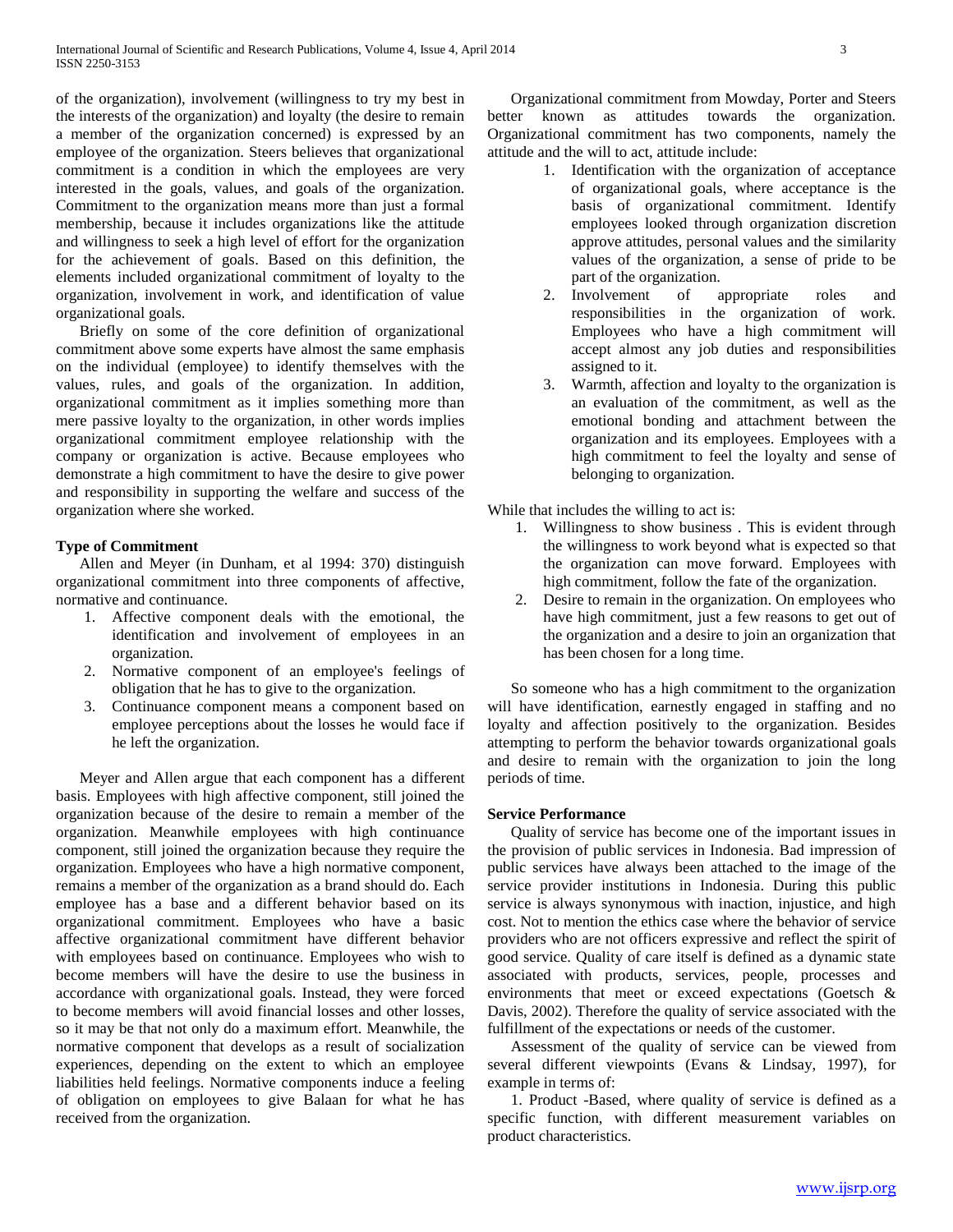2. User -Based, in which quality of care is the degree of conformity with the services desired by the customer.

 3. Value Based, usefulness or satisfaction associated with the above price.

 The quality of these services can be seen when done definition about some kind of gap associated with customer expectations, perceptions of management, quality of service, provision of services, external communications, and what is perceived by the customer. While Seithalm suggested by the presence of 5 dimensions relating to quality, namely: 1). Tangible Customer needs are focused on the appearance of the goods / services. This may include physical facilities, equipment, personnel and facilities communication appearance, 2). The fulfillment of the promise of immediate reliability and satisfactory service of the organization are accurate and reliable. Therefore, a reliable quality expectations of every customer; 3 ). Responsiveness is the desire to provide rapid and responsive service. Responsiveness affects the quality of service expected by customers such as long waits etc.; 4). Security assurance to customers that include the ability, courtesy and trustworthiness of customers. It can achieved when the competence and ability of the organization; 5). Empathy is the ease, sincerity and full attention to having good communication and understanding of customers' needs.

# IV. METHODS

#### **Research Methods**

 In this study the restructuring of regional organizations that implemented by the Government of Makassar were analyzed through the changes in the dimensions of organizational structure consisting of complexity, formalization and centralization. While the service performance is measured using Seithalm theory suggests that there are 5 dimensions Tangible, Reliability, Responsiveness, Assurance and Empathy.

 This study used a survey method with the quantitative and qualitative analysis to see how much influence among variables. Survey research is research that takes a sample of a population, and using a questionnaire as the main data collection tool (Sangarimbun, 1995:1). However, in order to refine the analysis, it is possible to search the data used qualitative data.

#### **Unit of Analysis and Data Sources**

 The focus of this study is the change in the organization and performance of the public service. In other words, the unit of analysis at the level of the organization, the organization of the region. While the unit of observation as a source of research data is the employee area, the Head of Department / Office that handles licensing, public service users, especially on services that relate directly to aspects of licensing.

#### **Research Hypothesis**

 Allegedly there is influence between organizational structure with employee commitment, or the higher the score, the higher the organizational structure of employee commitment, Similarly to the performance of services.

#### **V. RESULTS AND DISCUSSION**

#### **Influence of restructuring with regional organizational commitment of Makassar City.**

 Influence of restructuring with regional organizational commitment in Makassar area can be seen in the following table:

| Table 1. Restructuring Commitment relationship with the |  |
|---------------------------------------------------------|--|
| regional organization in Makassar                       |  |

| <b>Variables</b>                              | <b>Regression</b><br>coefficient | <b>Beta</b><br>coefficient | Sign.t | <b>Conclusion</b>                    |  |  |
|-----------------------------------------------|----------------------------------|----------------------------|--------|--------------------------------------|--|--|
| Constanta                                     | 20,890                           |                            | 0,000  |                                      |  |  |
| Restructuring<br>$(X_1)$                      | 0,756                            | 0,690                      | 0,000  | Significant<br>positive<br>influence |  |  |
| Dependent Variable: organizational commitment |                                  |                            |        |                                      |  |  |

|  |                                           | Table 2. Correlation between restructuring Variables |
|--|-------------------------------------------|------------------------------------------------------|
|  | component with organizational commitment. |                                                      |

| <b>Variable</b> | <b>Affective</b> | <b>Continuance</b> | <b>Normative</b> |
|-----------------|------------------|--------------------|------------------|
| Differentiation | .203             | .297               | .716             |
| Formalization   | .369             | .373               | .661             |
| Centralization  | .180             | .268               | .405             |

 Based on these tables show that the restructuring related to organizational commitment. This is evident from the significance of t = 0.00 is much smaller than the value of  $\alpha$  = 0.05, with a strong positive relationship significant levels (approaching  $+1$ ) of 0.690. Thus the hypothesis is proven. Restructuring highly correlated with organizational commitment. This is evident from the magnitude of the relationship differentiation toward normative aspect of 0.716. Environmental factors strongly support the work of the organization for individuals in achieving good performance. Environmental factors, among others, the organization is a clear job descriptions and adequate authority. However, the results of the study showed no such thing, poor differentiation conditions make normative aspect too bad. In the aspect of commitment, very supportive components are aspects of the formalization, where the presence of clear job descriptions for employees will form a strong commitment to self- employees, one of them to keep working in the organization and employee feelings about the obligations and responsibilities that he has to give to the organization. This is in line with that said Greg J. Richard Hackman R.Oldham and that the behavior of individuals and groups within an organization is strongly influenced by the work they perform. The work itself provide a strong stimulus for the behavior of individuals.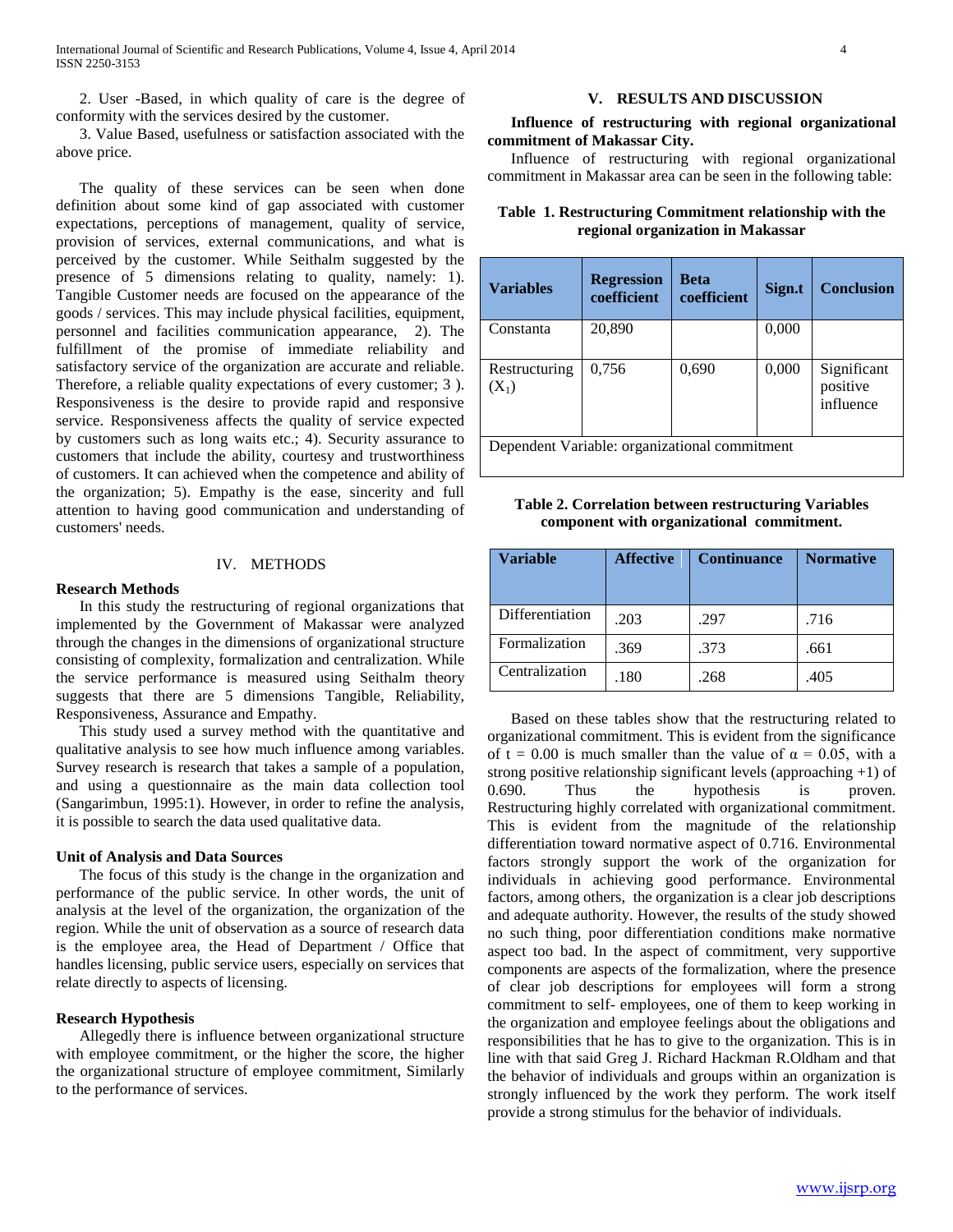## **Influence of Organizational Restructuring on Service Performance**

 Effect of restructuring on the performance of the service area of Makassar can be seen in the following tables:

**Table 3. Influence of Organizational Restructuring on the Performance of Local Government Services in Makassar.**

| <b>Variables</b>                         | <b>Regression</b><br>coefficient | <b>Beta</b><br>coefficient | Sign.t | <b>Conclusion</b>                    |  |  |
|------------------------------------------|----------------------------------|----------------------------|--------|--------------------------------------|--|--|
| Constanta                                | 9.817                            |                            | .000   |                                      |  |  |
| Restructuring<br>$(X_1)$                 | .348                             | 0.724                      | 0.000  | Significant<br>positive<br>influence |  |  |
| Dependent Variable: Service performances |                                  |                            |        |                                      |  |  |

| Table 4. Effect between the Restructuring Variable Component on Service Performance |  |  |
|-------------------------------------------------------------------------------------|--|--|

| <b>Variable</b>        | <b>Tangible</b> | <b>Reliability</b> | <b>Responsiveness</b> | <b>Assurance</b> | <b>Empathy</b> |
|------------------------|-----------------|--------------------|-----------------------|------------------|----------------|
| <b>Differentiation</b> | .201            | .562               | .621                  | .263             | .395           |
| Formalization          | 104             | .321               | .493                  | .434             | .324           |
| Centralization         | 122             | .311               | .380                  | .335             | .473           |

 Based on these tables show that the restructuring effect on service performance. This is evident from the significance of  $t =$ 0.00 is much smaller than the value of  $\alpha = 0.05$ , with a strong positive relationship significant levels (approaching +1) of 0.724. Hypothesis is proven.

 Restructuring components that most affect the performance of the service is very influential on differentiation responsiveness of 0,621. While to restructure variable where the variable sub visible differentiation belonging to the least influential. Poor differentiation makes the division of labor is less clear, causing employees to provide services that were deemed to be less rapid, as well as demonstrate that commitment affect the performance variables. This is evident from the significance of  $t = 0.00$  is much smaller than the value of  $\alpha = 0.05$ , with a strong positive relationship significant levels (approaching +1) of 0,683.

 Meanwhile, to see the effect commitment to service performance can be seen on the following tables:

|  |  |  | Table 5. Effect of Organizational Commitment on Service Performance of the Region in Makassar |
|--|--|--|-----------------------------------------------------------------------------------------------|
|--|--|--|-----------------------------------------------------------------------------------------------|

| <b>Variable</b>       | <b>Regression</b><br>coefficient        | <b>Beta</b><br>coefficient | t-value | Sign.t | conclusion                        |  |  |
|-----------------------|-----------------------------------------|----------------------------|---------|--------|-----------------------------------|--|--|
| Constanta             | 10.213                                  |                            | 5.321   | .000   |                                   |  |  |
| Commitment<br>$(X_2)$ | .300                                    | .683                       | 9.809   | .000   | Significant<br>positive influence |  |  |
|                       | Dependent Variable: Service performance |                            |         |        |                                   |  |  |

|  |  |  |  |  |  |  | Table 6. Correlation between Variables Component Organizational Commitment to Service Performance |
|--|--|--|--|--|--|--|---------------------------------------------------------------------------------------------------|
|--|--|--|--|--|--|--|---------------------------------------------------------------------------------------------------|

| <b>Variable</b> | <b>Tangible</b> | <b>Reliability</b> | <b>Responsiveness</b> | <b>Assurance</b> | <b>Empathy</b> |
|-----------------|-----------------|--------------------|-----------------------|------------------|----------------|
| Affective       | 060             | .252               | .265                  | .383             | ר ו            |
| Continuance     | .13             | .207               | .390                  | .357             | .097           |
| Normative       | .310            | .515               | .665                  | .526             | .287           |

 Based on these tables show that the commitment have effects on performance variables. This is proven from the significance of t = 0.00 is much smaller than the value of  $\alpha$  = 0.05, with a strong positive relationship significant levels (approaching +1) of 0,683. Strong link between commitment and service performance due to the willingness and readiness of employees in the organization to be empowered to accept the challenges and responsibilities. Therefore, employee commitment is the emphasis on the performance of the employees and the success of an organization, components normative effect on responsiveness.

## VI. CONCLUSION

 1. The results showed that the process of structuring organizational structure of Makassar City Government under Regulation No. 8 of 2003 and PP . 41 of 2007 has gone well, as shown by the results of the analysis of secondary data analysis through the study of the dimensions of organizational structure are complexity, formalization and centralization.

 2. Restructuring significantly effect on employee commitment to the category of very influential, as well as the performance of services. This suggests that the restructuring will better the commitment and service performance.